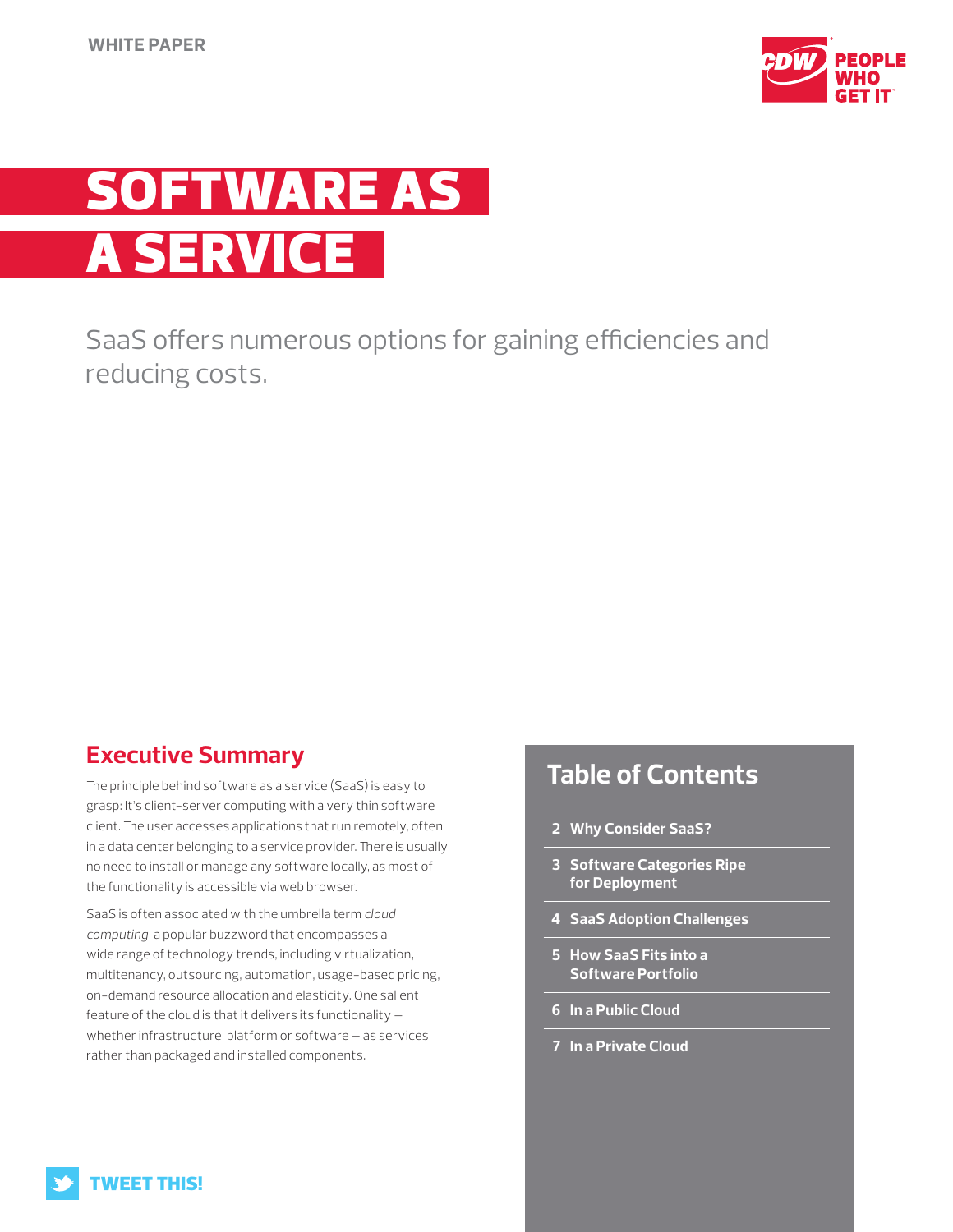Consistent with the basic notion of cloud computing, SaaS is a model whereby the customer organization licenses applications from a service provider and provisions them to its users as needed. The applications run on the service provider's infrastructure and are accessed through a public-network connection. They may be made available through the Internet as browser-based applications, or they may be downloaded and synchronized with user devices.

SaaS applications are centrally managed and updated. Typically, they are highly standardized, although they may vary in configurability, efficiency and scalability. The most common pricing model is a subscription plan based on the number of users, but there may be additional fees for transactions, bandwidth, storage and processing time.

There are many similarities between SaaS and the services offered by application service providers (ASPs) popular a few years ago. But there are also stark differences, namely in terms of technology, operations and billing, multitenancy, payas-you-go pricing, and the ability to provision on demand.

## **Why Consider SaaS?**

Innovation is the core value proposition for software as a service. It is cost-effective, adaptive and secure. Above all, SaaS is easy to deploy, manage and use.

The multitenancy inherent in SaaS maximizes sharing and reuse of hardware, software and networking resources, and therefore results in higher efficiency and lower costs. The pay-as-you-go model, coupled with on-demand provisioning, enhances an organization's flexibility. And a high level of specialization by the service provider can translate into tighter security and better overall performance, thereby relieving the IT department from many of its onerous and nonstrategic housekeeping tasks.

Digging a little deeper, here are some of the key drivers for most organizations considering SaaS.

**Financial benefits:** The total cost of ownership (TCO) is often lower for SaaS than it is for an on-premise equivalent. In other words, when you add up hardware, software and facilities costs, it is difficult for all but the largest organizations to match the economies of scale and efficiency that a SaaS provider can achieve.

SaaS allows organizations to minimize expenditures for computer hardware and software licenses. In some situations, there may be less of a need to calculate maximum capacity or procure reserve hardware/software to accommodate usage peaks. And the organization may be able to reduce its focus on data redundancy for business continuity and disaster recovery capabilities.

Furthermore, in the SaaS model, implementation, administration and support costs are lower. Planning, piloting and deployment efforts are minimal. And software

development, application maintenance and upgrades are handled by the service provider.

**Flexibility:** Cost isn't the only area where SaaS offers flexibility. It is much faster and easier to roll out, extend and update services that are delivered from the cloud. SaaS applications are designed to be easy to use, thereby minimizing training.

As a result, workers often accept and adopt SaaS applications more readily. If an organization wants to try before it buys, most SaaS vendors offer free trials that the organization can seamlessly convert to a production environment once it's satisfied with the solution.

With remote, zero-touch installation and configuration, IT staff doesn't have to undergo extensive training. Nor is there a need to prepare hardware, install operating systems and applications, fine-tune the configuration settings, and test the solution.

Once running, SaaS applications operate in a distributed environment where they have virtually unlimited resource pools. As an organization's application requirements change (in terms of users, data or tasks), the system can seamlessly allocate additional CPUs, storage and bandwidth to accommodate the enterprise without any degradation in performance.

Furthermore, SaaS provides better flexibility than many on-premise solutions because it is accessible from almost any Internet-connected device. Employees, customers and partners can access the service from their offices, homes or hotel rooms using anything from a PC to a tablet or smartphone.

**Higher security, lower risk:** In many ways, SaaS can improve data security. Many SaaS applications run in a browser and thereby expose little attack surface to hackers. Software and sensitive data are hosted in the provider's secure facilities.

### **Look Beyond the Price Tag**

In cases where the price tag of a SaaS deployment is not immediately compelling, the process can still be attractive from a cash flow and budgeting perspective.

With SaaS, upfront capital investments in hardware, software and facilities turn into periodic service payments, an option that may be very appealing to finance managers. Pay-as-you-go pricing ties customer costs to usage, which lowers fixed costs.

And SaaS offers flexible licensing options, either at a flat rate per month or based on such measures as transactions, data volume or user count. The customer chooses the model that best fits the organization's goals, whether pursuing predictable costs or aligning expenses with fluctuations in revenue.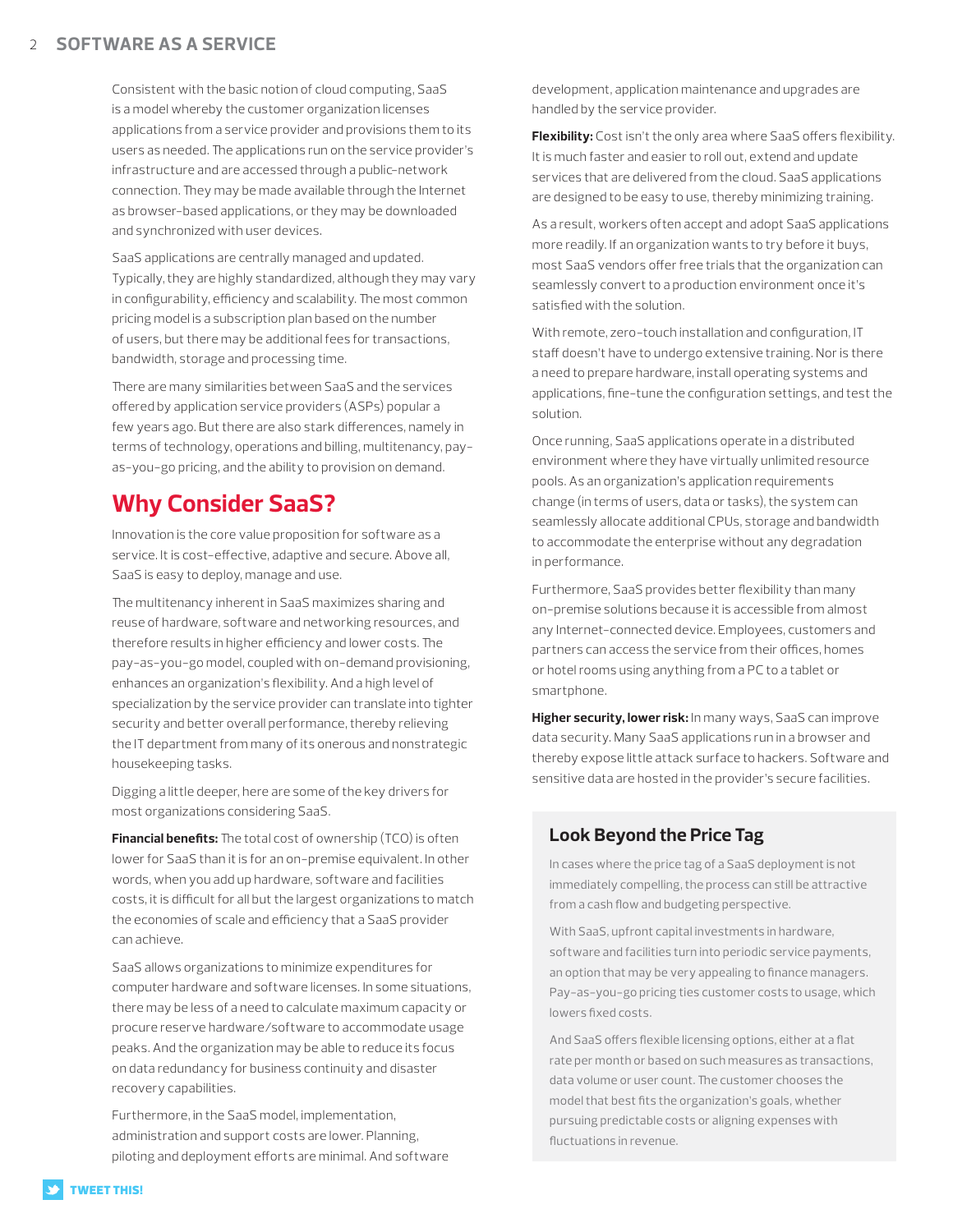Tier 4 data centers, with their sophisticated surveillance, biometric access controls, structural barriers and tight physical perimeters, ensure a safe computing environment. And standards and certifications such as ISO/IEC 27001:2005 and SAS 70 validate sound operating procedures.

It would be costly for most organizations to provide the same level of data security, integrity and fault tolerance because they lack the SaaS vendor's economies of scale. The provider also takes care of important availability concerns such as backup, recovery and network management. And as part of their system monitoring, the SaaS provider commits to fixing any infrastructure problems and notifies customers when there are problems with the hosted applications.

Finally, the risks surrounding an unplanned exit are much lower, should an organization choose to go a different direction with its software needs. As there are no capital expenditures or other fixed costs, it is easy to reduce usage, switch providers or completely shut down the service without significant financial penalties or contractual disputes.

**Better applications:** In general, SaaS providers deliver newly developed applications. They are designed to be intuitive, as developers build on the added functionality of recent improvements. And they usually come with in-depth online help and online support services. Providers typically employ web analytics to observe user behavior, which they aggregate into a knowledge base that then drives specific enhancements in functionality and usability.

Because there is only a single instance of the software, it is always current. All improvements to SaaS applications are delivered continuously, at no cost, to the end user. SaaS vendors tend to fix bugs quickly and deliver innovative features in order to reduce their support costs and attract new users.

**More focused IT:** Outsourcing many of the mundane activities related to application deployment and maintenance frees up the IT department for more challenging activities that directly support the value of the enterprise. SaaS requires fewer resources for local support.

The tasks of upgrades, backup and troubleshooting become the responsibility of the vendor. Instead, the IT team can focus on technologies that deliver fresh value, improve performance or create differentiation in a certain marketplace.

## **Software Categories Ripe for Deployment**

SaaS products are incredibly diverse and can leverage any number of web-based tools to meet application requirements. The best way to become familiar with SaaS technologies is to look at the types of software they represent, the range of

business sectors they span, and the functionality they can deliver and scale on demand.

**Collaboration:** There are a growing number of web services that are delivered almost exclusively over the Internet. In fact, some of the most traditional applications, such as desktop productivity and conferencing programs, can benefit from a SaaS model.

E-mail is a popular first choice for organizations looking to outsource software. It's a mission-critical application, but seen largely as a commodity. So, if a provider can offer e-mail service with greater efficiency and reliability than an internal IT staff, organizations will consider it. Vendors, such as Microsoft with its Office 365 offering, have capitalized by offering services for e-mail, discussion and calendaring.

Conferencing applications, such as Cisco WebEx, Citrix GoToMeeting and Microsoft Live Meeting, also lend themselves well to SaaS. Holding a meeting on the Internet simplifies access control. It also makes it easier for users to join in from different devices and locations.

**Security as a service:** Network security is especially suitable for SaaS delivery because there is no need to share sensitive internal information with the provider. SaaS security providers offer a kind of shield between an organization's network and the Internet that can stop threats before they enter, thereby reducing resource demands for processing, storage and networking.

Security as a service typically acts as a gateway that filters and forwards network traffic. It might process e-mail, web requests or even instant messages.

As the service monitors this type of data passing through it, the provider's system can detect a variety of threats, from viruses and spyware to resource-consuming spam and phishing attacks. In some cases, security services may filter outbound content to prevent an organization from leaking sensitive internal information, or inbound content to protect users from external harassment or distractions.

Security as a service can also protect end-user devices (smartphones, tablets). Though such protection might require a local agent installed on devices, it's possible to host the management server and console with a provider to minimize infrastructure requirements and ensure that the system is protected even when it isn't connected to the network.

**Availability as a service:** SaaS-based data backup, archiving and recovery services, as offered by EMC's Mozy, Symantec and others, offer an intrinsic benefit over onsite alternatives in that the physical storage component is generally far removed from the organization and its users. As such, it is resilient and offers protection against natural disasters and other localized outages. Disaster recovery and continuity of operations are vastly improved.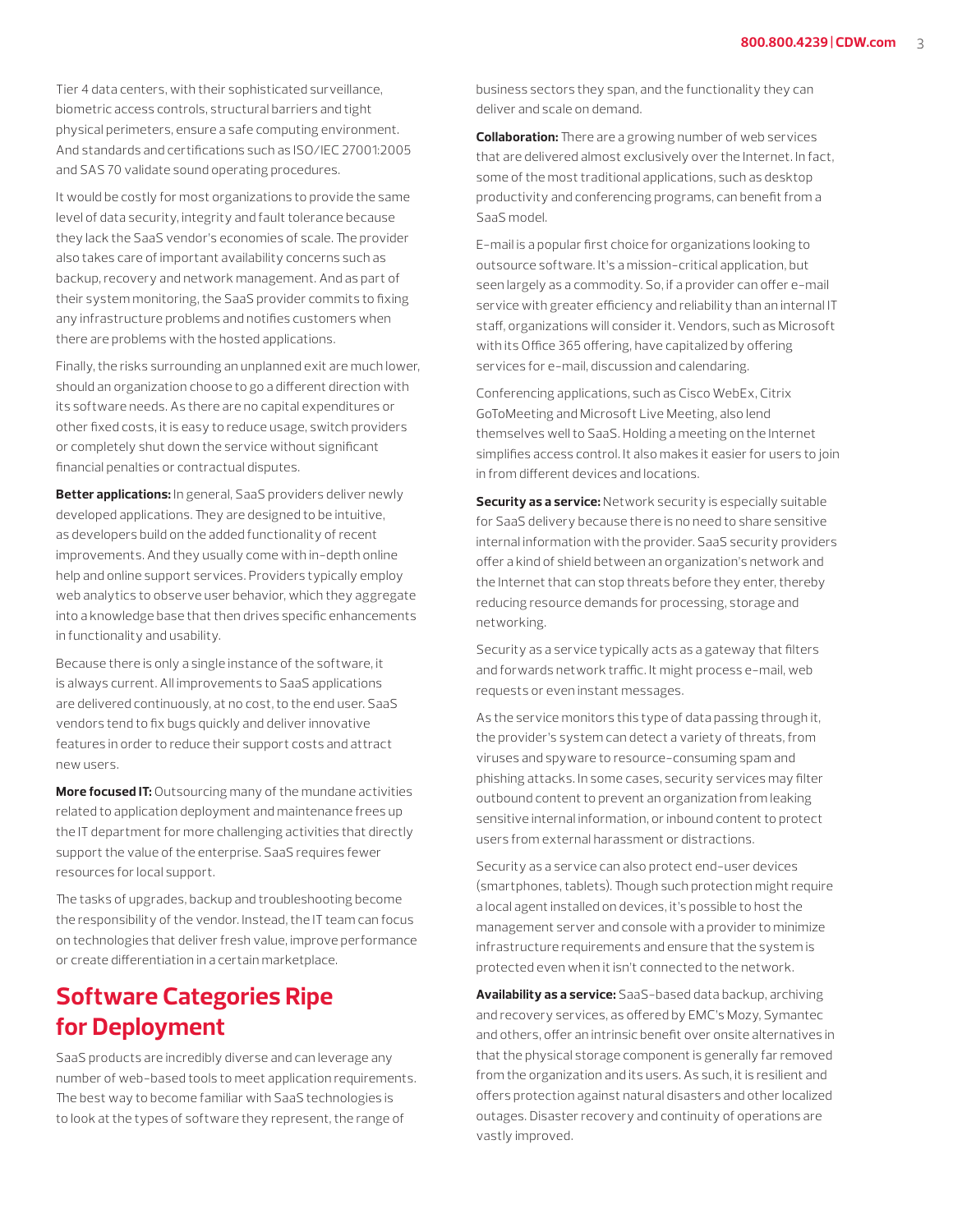#### **IT as a Service**

There is a booming market for IT applications that run in the cloud and are delivered as a service. SaaS-based offerings that facilitate service management are a logical choice for organizations that have no in-house platform.

Data integration is another compelling area of SaaSbased IT applications. Vendors and products such as IBM's WebSphere Cast Iron Cloud Integration and Pervasive Software provide integration services to connect onpremise or cloud-based applications at the data level.

Through web-based portals, IT clients can map data between different applications. Some services offer rich templates and prepackaged integration processes, as well as graphics workflow and business logistics development capabilities.

An additional benefit of backup and archiving services is that end users can access the data from a variety of locations and devices. There is usually no need for them to connect to the local area network to retrieve their information.

**Operations applications:** Organizations can obtain hosted versions of most of the applications they need for dayto-day operations, including accounting, payroll, HR, office productivity and customer relationship management. CRM is one of the best-known varieties of SaaS. By using SaaS for CRM, an organization can tap into and quickly scale functions such as account management, opportunity tracking and marketing campaign administration.

Human resources services, or human capital management, include support for recruiting, developing, retaining and motivating workers. Due to the confidential nature of the data involved, some organizations may be wary of accessing functionality outside the firewall. But a growing number (especially smaller ones) are willing to take on the risk of HR SaaS to capitalize on the cost-efficiency benefits.

Finally, there are several SaaS providers that offer ondemand financial applications for everything from inventory management, financial reporting and customer invoicing, to payroll, taxes, expense-tracking and bank statement reconciliation.

**Vertical applications:** A community cloud, running verticalspecific SaaS, caters to a group of organizations with a common set of requirements or objectives. The most prominent examples are government clouds that are open to federal and municipal agencies.

Similarly, major industries may have an incentive to work together to leverage common resources. Organizations operating in the same industry are generally subject to

the same standards and regulations, and they often share customers and suppliers who may impose additional standards and interfaces.

Healthcare services, for instance, offer real-time patient surveillance systems and online pharmacy staff scheduling solutions. But there are also Internet-based transportation management systems that connect commercial shippers with couriers, ground express truckers and dedicated air charters. And in the retail and consumer products sector, there are technology and logistics service providers.

## **SaaS Adoption Challenges**

Although there are compelling benefits to software as a service, past studies have shown that not all CIOs see its value. Some of their concerns can be attributed to bad experiences, or hype, or just a lack of familiarity with modern SaaS.

However, in fairness, there are also legitimate concerns and challenges that SaaS — like any new technology — brings with it. What follows are some of the deployment challenges an organization must tackle when considering SaaS.

**Financial structures:** When it comes to SaaS, zero capital expenditures and lower fixed costs may seem attractive, but there will probably be implementation and migration costs associated with moving to a SaaS platform. (Sunk costs in existing infrastructure may also serve as an emotional deterrent toward migration.) Another issue to contend with is the existence of contracts with service providers, which may preclude (or heavily penalize) early exits.

**Confidentiality:** A common obstacle to SaaS adoption is the fact that the service provider hosts sensitive data potentially in a multitenant environment. The enterprise must trust that the host won't intentionally, or inadvertently, compromise its information. As part of the SaaS agreement, both parties should document who at the service provider can access sensitive data and under what circumstances, and all access to the data should be logged.

**Integration and transition:** There are numerous technical challenges an organization needs to address if it's considering a SaaS/cloud model. Integrating the networks in a reliable, scalable and secure fashion is no small task. There may be uncontrollable sources of latency or data transfer bottlenecks. And it can be hard to manage the encryption keys needed to protect all channels of communication.

It's also a challenge to integrate applications, which may need to connect across organizational boundaries. Again, security is a consideration, but there are also issues of interoperability and standardized interfaces.

It can be difficult to maintain data integrity when critical portions of previously synchronous activities need to be handled asynchronously. These challenges can be exacerbated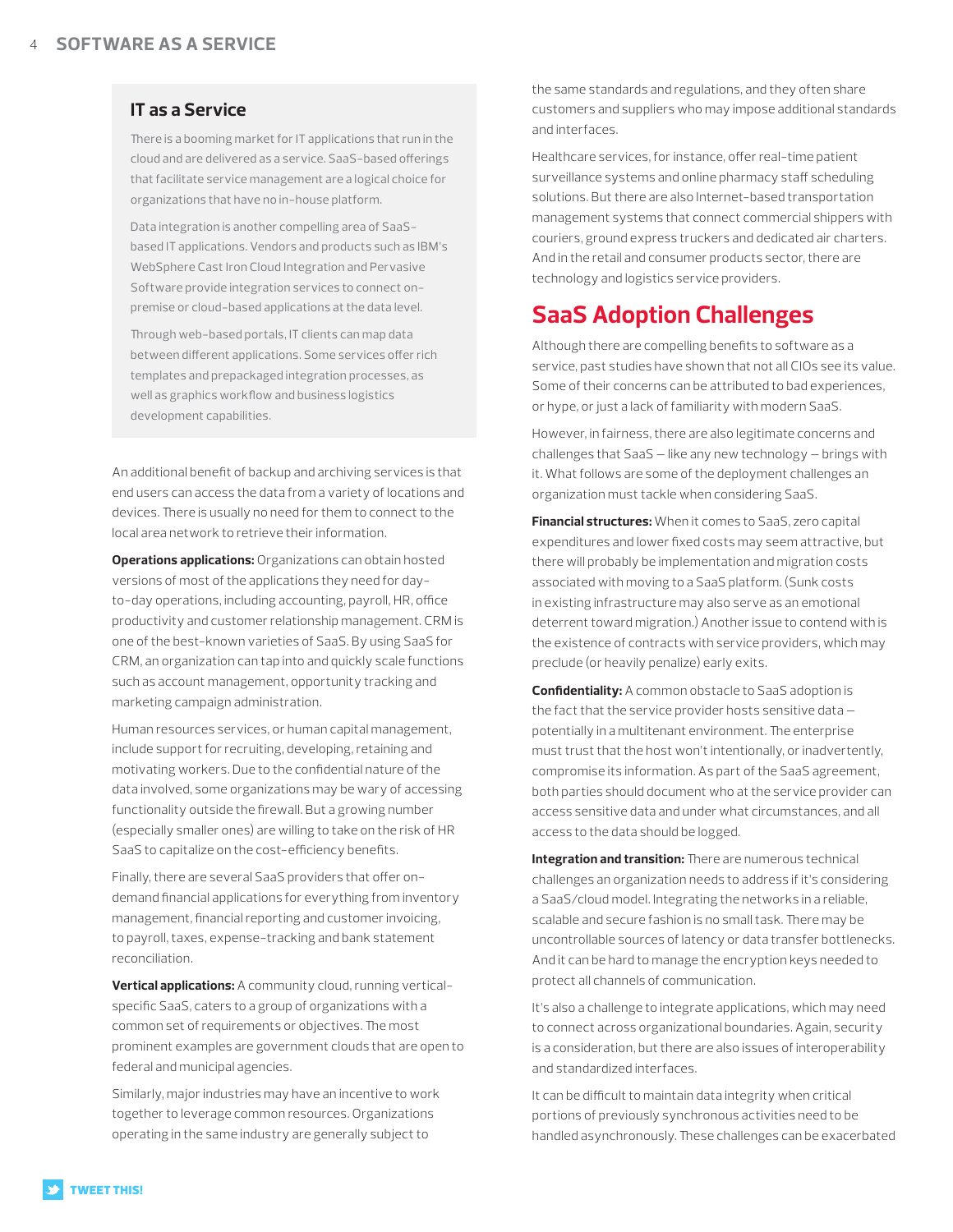by the fact that a multitenant architecture usually means code is not customizable, so there is no way for an enterprise to create an ad hoc connection on its own.

**Vendor lock-in:** A lack of standardization among cloud-based SaaS solutions can lead to a situation where an organization can't move its data and services to another service provider without significant effort. This presents two potential drawbacks.

On the one hand, a provider has the customer organization at a disadvantage. The provider can push disagreeable terms on the customer because it has no viable exit strategy. On the other hand, if the provider goes out of business, the customer may have trouble finding an alternative. It can take considerable time, cost and effort to find a SaaS replacement and migrate all the organization's data.

**Compliance:** Organizations of all types must comply with rules and regulations. Healthcare groups must comply with the Health Insurance Portability and Accountability Act (HIPAA). Retailers, banks and others adhere to the Payment Card Industry Data Security Standard (PCI DSS).

And many government agencies follow internal and governmentwide regulations concerning everything from data security to records management. It's important to ensure that any SaaS solution deployed either adheres to the same regulations or offers ways to bring them into compliance.

**Organizational change:** Shifting functionality to the cloud essentially means outsourcing a service — and outsourcing usually has personnel implications. It doesn't necessarily mean that staff members who were performing the service internally are no longer needed.

However, it does mean that there may be a need to reassess their responsibilities and ensure that they continue to add value to the organization. This evaluation is an added burden of SaaS and in some cases may slow the adoption of a new technology.

**Governance:** If governance isn't taken into account, the organization may have limited recourse in the event a SaaS solution performs unreliably or doesn't scale to required capacity. A conflict of interest between provider and customer often begins with divergent objectives for isolation.

SaaS becomes cost-effective and lucrative to the provider when resources are shared extensively among customers, utilization is maximized and services are standardized. Yet certain organizations may want maximum compartmentalization of the provider's resources to help reduce risk; low utilization to ease bottlenecks; and a high degree of customization.

## **How SaaS Fits into a Software Portfolio**

When examining applications that an enterprise may want to acquire via SaaS, it is important to understand the difference between applications that are already running locally and might fit the SaaS model, and new SaaS-only applications that run in the cloud.

Looking at their existing software portfolios, organizations have several options. They can transition certain applications to public services, or they can replace them with entirely new, cloud-based SaaS solutions that provide similar functionality or help solve the same operations problem.

Alternatively, perhaps as an in-between solution, an enterprise might want to modernize existing applications according to service-oriented principles. This provides a high degree of flexibility for transitioning to a SaaS model in the future.

In some situations, it might make sense simply to retire an existing application because it's no longer necessary or doesn't add sufficient business value to justify investment in licensing and support, regardless of the delivery model. Or, the organization may decide to the leave an application running as-is.

The opportunity to pursue SaaS is greatest when new applications are needed where no legacy functionality exists. In these situations, SaaS must still fit a business case. From a technical perspective, the primary decision will be whether to host the SaaS application internally, in a partner or public cloud, or in a hybrid constellation that involves multiple providers.

#### **Business Criteria**

The most obvious place to begin an application assessment is with the financial impact that moving to a cloud service will have on the enterprise. Applications vary in their ability to leverage cloud benefits. If the workloads are constant, there will be little performance advantage to resource pooling. On the other hand, if demand is volatile and processing is highly dynamic, then there is a high potential for flattened utilization.

Even if virtualizing an application into a service is attractive, there is still the question of whether the operational benefits can be achieved internally rather than in a public cloud. This will depend on several factors.

If load demands are counter-cyclical to the resource demands of other internal applications, a private cloud may be sufficient. In other words, if the application tends to peak when other software is running idle, then there is a good opportunity to share internal resources.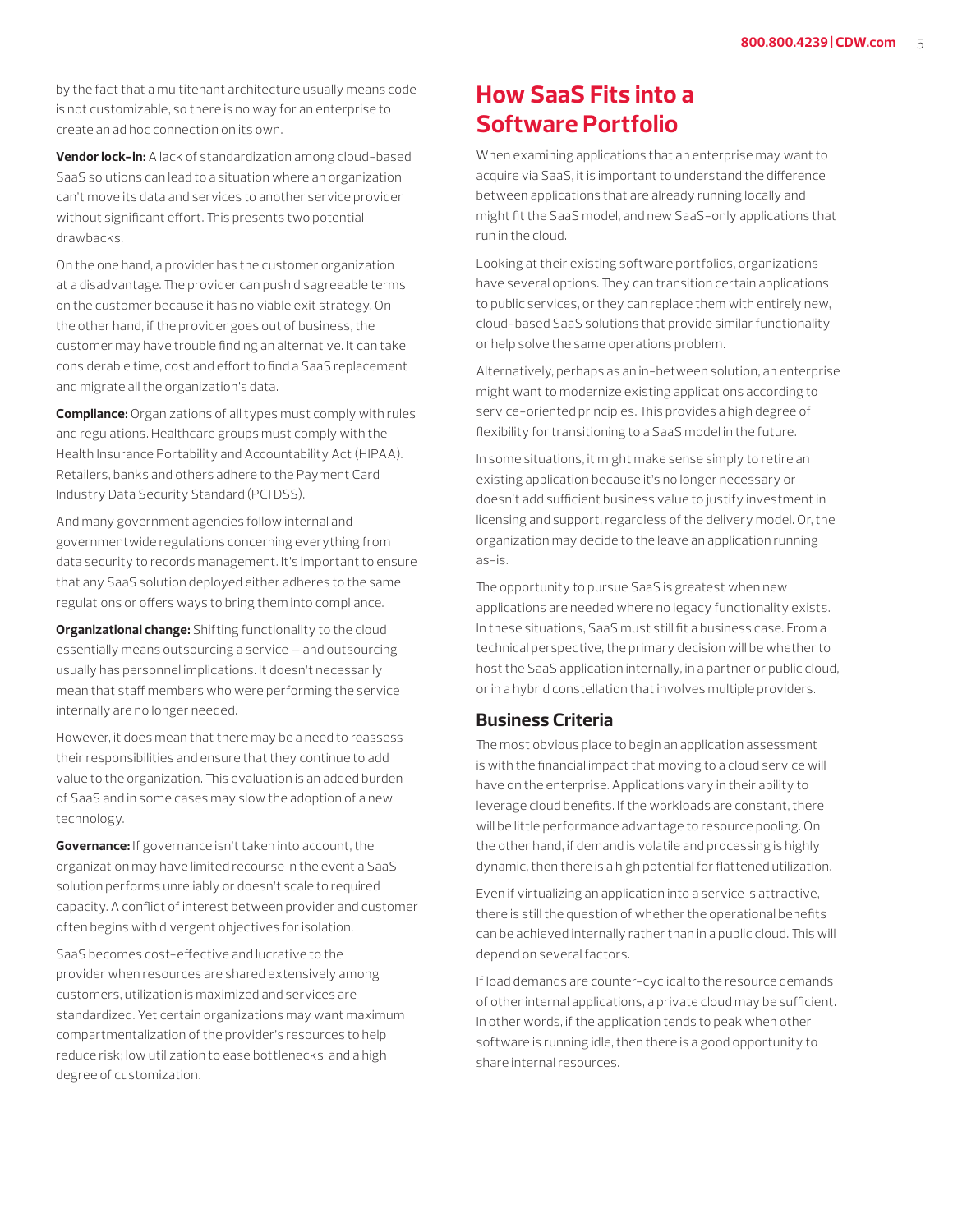#### **Site Unseen**

SaaS providers don't usually allow customers into their data centers or offer detailed insight into their operations. This represents a huge risk for some organizations. To establish trust, SaaS vendors may submit to audits or obtain recognized certifications, such as SAS 70 Type II, ISO/IEC 27001:2005, NIST Special Publication 800-53, FIPS 199-200, WebTrust, SysTrust and SCP. These help ensure that the operation is secure and reliable.

It's also a good idea for potential SaaS customers to assess analyst reports and consider what current customers have to say about the service. A strong industry position with a loyal base of users is usually a good sign that the vendor delivers as advertised.

Obviously, one significant financial consideration is the cost of managing the application. The administrative costs may decrease as a result of outsourcing, but the benefit could become diluted if the challenge of integrating the application with internal systems offsets some of the reduced responsibilities.

Support costs may also be affected if a cloud-based SaaS provider takes over the back-end support of a hosted application. Users will probably still call the same internal help desk when they have problems with the SaaS program. Depending on the organization's IT skills, the help desk will have to decide whether to troubleshoot or refer incidents for resolution.

#### **Technical Criteria**

The architectural design and technical implementation of a services-based application can affect the organization's ability to move it easily into a public, highly distributed environment. Some of the technical criteria to consider includes the following.

**Service-oriented architecture:** If the application already implements a high degree of service abstraction, reusability and composition, it is much easier to migrate to a serviceoriented environment and leverage the benefits that existing services can provide.

**Customization:** Public services are notable for their dependence on standardization to achieve operational efficiency. Clearly, some degree of customization will be needed in order to accommodate the diverse requirements of different organizations. However, if code and configuration are maintained separately, maintenance burdens will be reduced and the agility of developers will be maximized as they add and change functionality.

**Application independence:** A high degree of interconnectivity between applications makes it difficult to transfer one or more of them to different service providers. On the other hand, isolating the interactions and ensuring that all requests use standardized interfaces make the applications much more versatile. Consider all the interfaces (web APIs) that may be needed or leveraged and verify whether, and how, they will work when the application is moved or transformed to SaaS.

**Loose coupling:** Loose coupling and tight cohesion are important architectural principles that carry many benefits. In addition to the number of connections and interfaces among applications, it is necessary to look at the context and implications of each.

What will be the effect if applications experience high and unpredictable latency? How will they perform if network bandwidth suffers a bottleneck? If network conditions affect response times or transaction reliability, then geographically distributing the application may not be wise.

**Horizontal scalability:** The trend in the industry is toward scaling out (adding more systems/CPUs/cores) rather than scaling up (expanding on existing systems). Computational requirements continue to increase as CPU clock speeds have held steady. As a result, organizations need to look at how they can break up their applications into parallel workloads so that multiple cores, processors or systems can work together to increase performance.

**Redundancy:** A main tenet of SaaS and cloud computing is better reliability through high levels of replication. The software code can take responsibility for redundancy in one of three ways: It can rely on the provider's platform and infrastructure services to guarantee replication, it can call upon replication services, or it can explicitly duplicate data by storing it in multiple repositories.

**Tolerance:** A cloud-based environment is uncontrolled and chaotic compared with a single system or private network. As mentioned earlier, network connections can be unstable. Furthermore, underlying data sets may not be fully synchronized, and component services may be unreliable or return incomplete, inaccurate or obsolete results.

Some applications are more tolerant of imprecision than others. An inventory management system will quickly lose its value if there is no two-phase commit, a feature of transaction processing that guarantees system integrity. On the other hand, analytics and search applications can accommodate reasonable amounts of invalid content and still deliver valuable results.

## **In a Public Cloud**

Obtaining software services from the public cloud is relatively easy. The provider does all of the heavy lifting. The biggest design decision the customer organization needs to make is which provider to select. This means getting a good view of the market and finding the best match between internal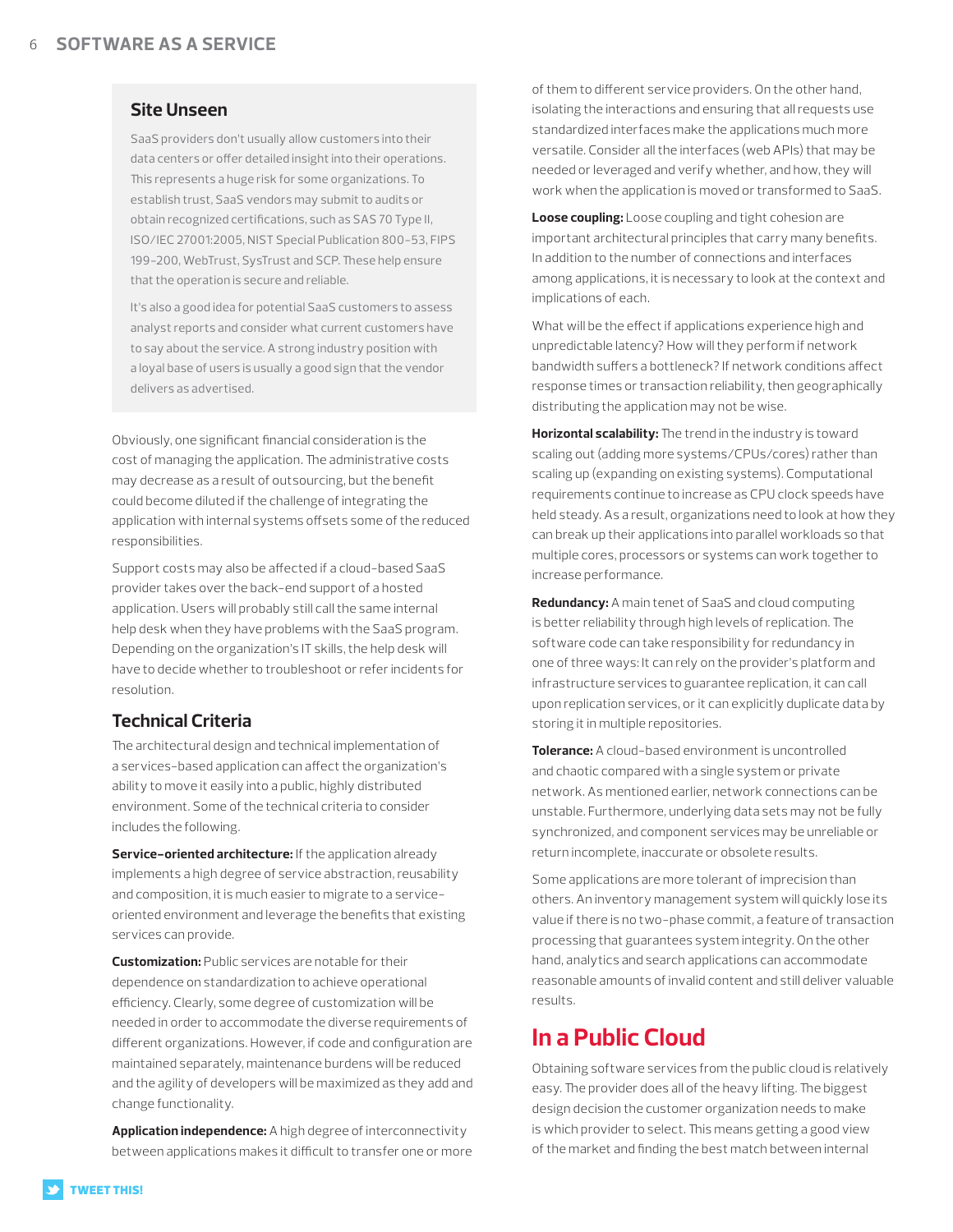requirements and the array of services offered. If an enterprise is in the market for a public cloud to run its SaaS, it should consider several things.

**Functionality:** This is the most obvious place to begin an assessment. Unless there is an approximate match between what a SaaS provider offers and what the organization requires, there is little point in evaluating further. There may be some customization options, but due to the multitenant model, they're usually very rudimentary.

Integration with existing applications and infrastructure is another functional consideration. How will the customer connect with other systems or migrate data and users? Some providers have flexible connectivity options and migration tools. In other cases, customers will need to develop these themselves or find a third party who can supply them.

**Performance:** An important extension of functionality is reliability. Key performance indicators include the availability of the service, response times and the accuracy or the information it delivers. Ideally, all SaaS resources would be error-free, available 100 percent of the time and lightning fast. In practice, however, no SaaS provider can achieve perfection. The question of how much margin to allow for is largely a business decision.

For example, it is common to describe service availability in terms of "nines." Five nines (when the software service is up 99.999 percent of the time) is a very ambitious objective, one that typically can only be achieved under tightly enforced conditions. SaaS providers may technically be able to offer such service levels, but an organization has to ask itself and the provider, "At what price?"

The cost of each additional nine can increase exponentially, even though the difference between four nines and seven nines is less than one hour of downtime per year (which is insignificant for most services). Still, it is important to match the business costs of downtime (for example, the revenue impact of order-processing applications or implied liability for consumer-facing services) with the cost of improving uptime.

**Contracts:** Regardless of advertised performance metrics, what really counts is what is spelled out in black and white in a SaaS contract. Many services use click-through contracts to mandate standard terms and conditions to keep their costs low. However, large organizations often have a mechanism for requesting small modifications in exchange for a significant purchasing commitment.

The portion of the contract that stipulates performance thresholds is the service-level agreement (SLA). It defines the scope of the services, maximum downtime and other performance metrics. Most important, it should also specify the penalties for noncompliance and the jurisdiction for any disputes.

Less obvious areas to examine in SaaS contracts are the exit clauses, including how an organization can opt out of the deal if the service doesn't meet stated requirements, and any assurances that the provider will preserve the confidentiality, integrity and availability of the customer's data.

**Trial periods:** In many cases, SaaS vendors will offer a trial of their services at no cost. Even when that's not an option, it is advisable to run a pilot program before launching a production service. Testing ensures end-user acceptance, proper configuration, integration with existing infrastructure and services, and reliable management and support from the provider.

## **In a Private Cloud**

Even though the public cloud promises numerous advantages for running software as a service, it can present a major cultural and technical change for small and large organizations that may prove to be too big a hurdle. Many SaaS customers prefer to see (and directly control) their IT assets, especially if they've invested significantly in their current infrastructures.

A private cloud is an attempt to replicate the benefits of cloud computing by pooling and optimizing internal resources in a similar, shared infrastructure, thereby reducing some of the risks associated with public services. The term *private cloud* is disputed in certain circles.

Many argue that anything less than a full cloud model is not cloud computing at all, but rather an extension of the current enterprise data center. Nonetheless, the term has become widespread, and the services it can support can prove useful to organizations.

A private cloud is typically hosted on-premise, scales only to hundreds or thousands of nodes (as limited by the computing resources the organization devotes to its private cloud), and is accessible only over private network links. Because all applications and servers are shared within the organization, the notion of multitenancy is minimized.

Still, as in a public cloud model, a private cloud and the software services it hosts benefit from centralized management, ease of deployment, a degree of application elasticity and other features, such as the ability to "charge" departments for software services they might otherwise take for granted, including e-mail.

Implementing a private cloud is also a good way to start on a journey toward the public cloud. Organizations can break down that journey into steps that deliver increasing efficiency along the way.

**Resource efficiencies:** Usually the first objective of a privatecloud implementation, standardizing components sets the scene for data center consolidation and optimization. Each level of resource abstraction, from server virtualization to